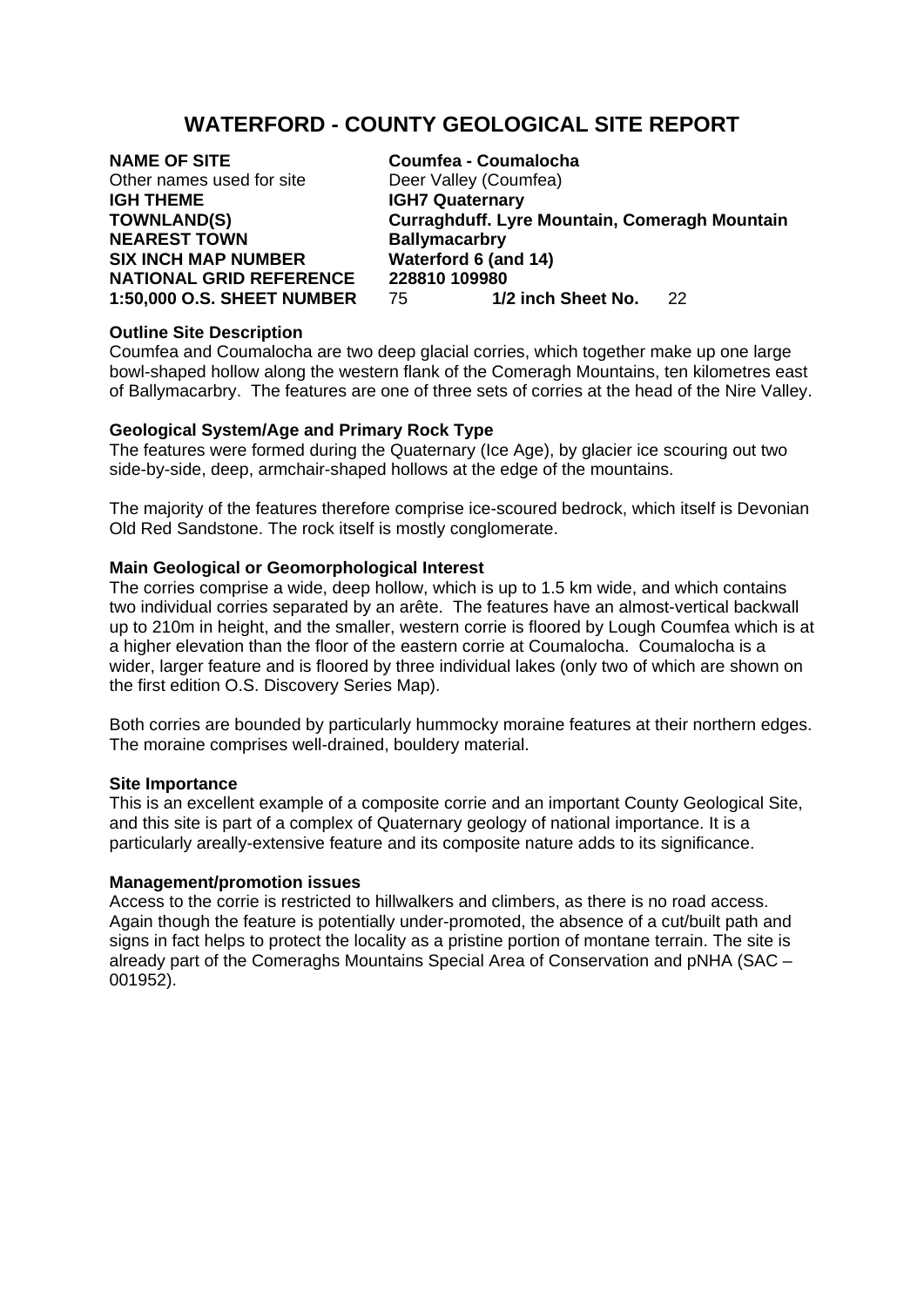

The western backwall of Coumalocha.



View north across Coumalocha, with two of the three lakes.



The eastern backwall of Coumalocha.